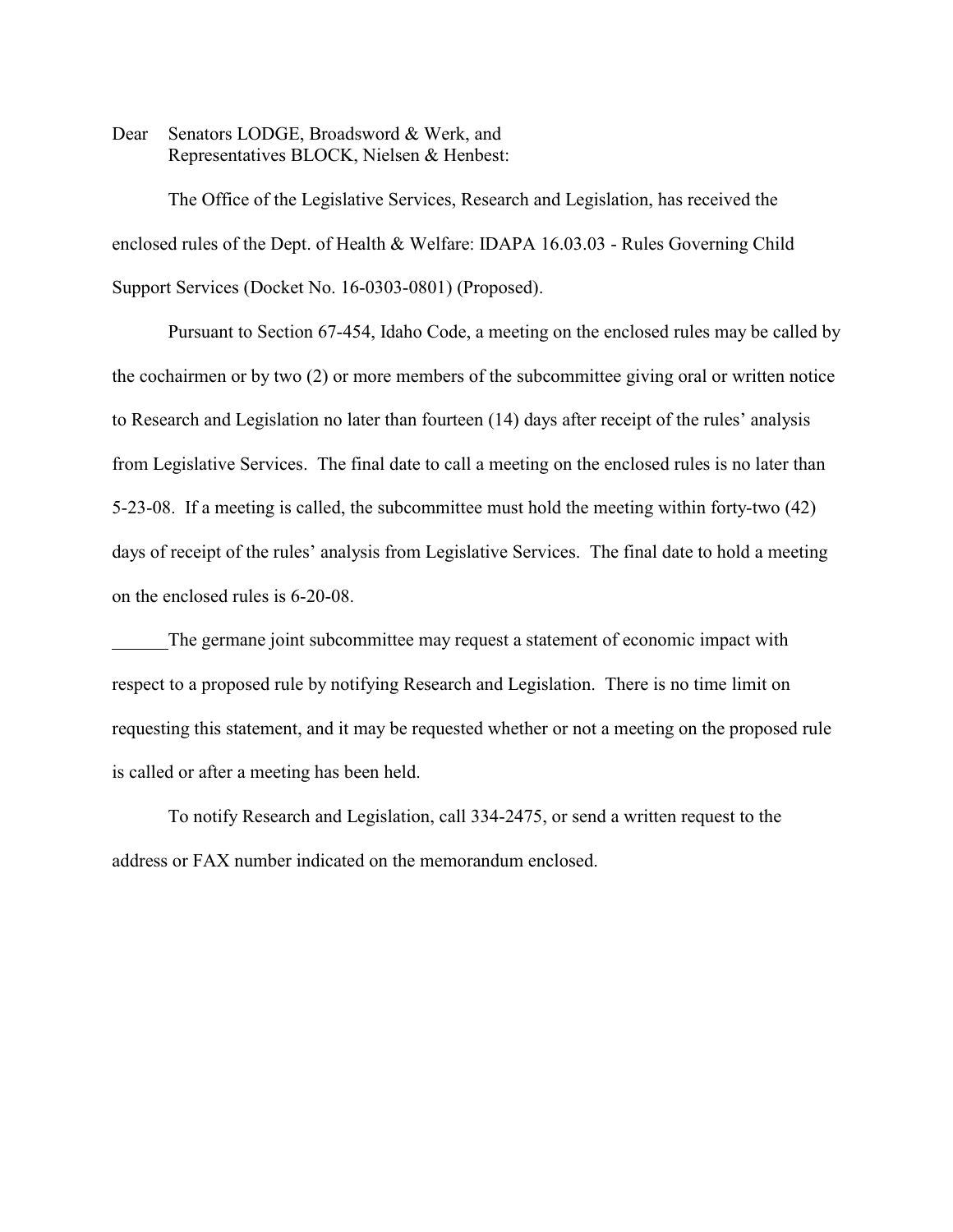# **MEMORANDUM**

- **TO:** Rules Review Subcommittee of the Senate Health & Welfare Committee and the House Health & Welfare Committee
- **FROM:** Research & Legislation Staff Paige Alan Parker
- **DATE:** May 6, 2008
- **SUBJECT:** Department of Health and Welfare IDAPA 16.03.03 Rules Governing Child Support Services (Docket No. 16-0303-0801) (Proposed)

The Department of Health and Welfare submits this proposed rule (Docket No. 16-0303- 0801) (hereinafter "proposed rule") to amend IDAPA chapter 16.03.03 dealing with rules governing child support services. A similar rule docket was promulgated last year as a proposed and temporary fee rule (Docket No. 16-0303-0701). That proposed and temporary rule was withdrawn by the Governor and replaced by a temporary rule published in volume 08-02 in the Idaho Administrative Bulletin (Docket No. 16-0303-0801), effective December 6, 2007.

According to the Department, the proposed rule is authorized pursuant to sections 32-1214G and 56-203A, Idaho Code. Section 32-1214G, Idaho Code, gives the Department authority to promulgate rules necessary to implement and enforce orders for medical insurance. Section 56- 203A, Idaho Code, provides the Department with the authority to enforce child support orders, including the authority to charge reasonable fees to compensate for services rendered in establishment of or enforcement of support obligations.

According to the Department, the proposed rule imposes a new \$25 annual fee upon the noncustodial parent paying "enforced" child support payments. The proposed rule promulgated last year under Docket No. 16-0303-0701 called for collection from the custodial parent. The Department explains that the Federal Budget Deficit Reduction Act of 2005 mandates that the \$25 fee be imposed in each child support case in which an individual has never received assistance under TANF, Title IV-A of the Social Security Act, and where the state has collected more than \$500 in child support during the Federal Fiscal Year. Failure to implement this program will result in the loss of TANF funds.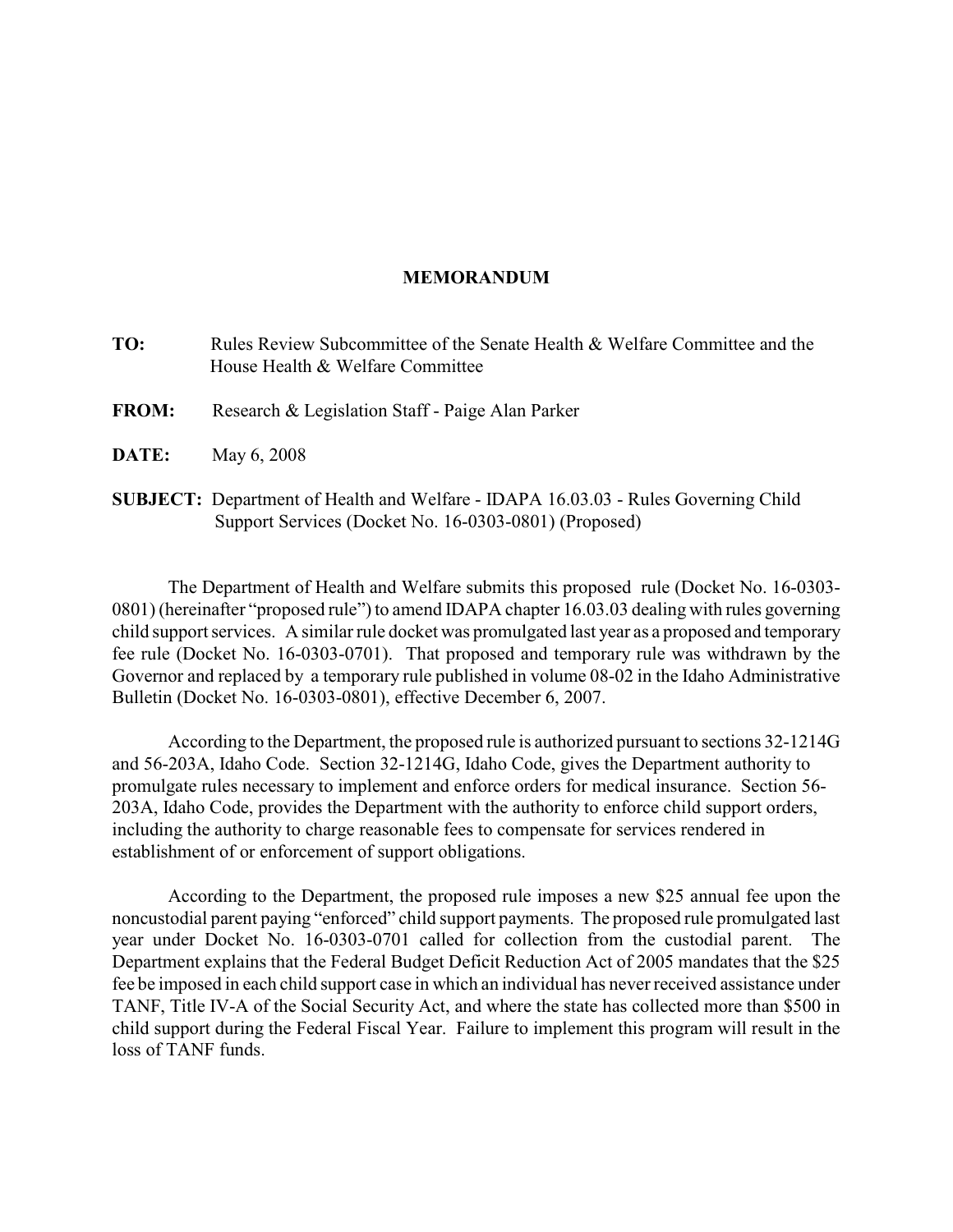The Department has not provided copies of the specific federal law or proposed temporary regulations upon which it relies for proposed rule as required by section 67-5223(1), Idaho Code.

Child Support Services is required to pay this \$25 fee to the federal government whether or not the fee is collected. The Department estimates that advanced payment of the fee to the federal government will impact the General Fund in the amount of \$399,674 in fiscal year 2009. In addition, the Department states that system modification costs will be \$192,960, of which \$86,746 is the responsibility of Child Support Services.

For each \$25 fee collected, the Department will be allowed to retain one third of the fee or approximately \$8.50 which will be used to help cover the federal share of the fee on cases in arrear where collection of the fee cannot be applied. The Department has not provided an estimate of how much of the fee it will collect from the noncustodial parent or how much of the General Fund advance fee payment it will recover. Underthe Families First Program, where there are child support arrearages, all child support payments collected by the Department go to the custodial parent.

According to the Department, negotiated rulemaking was not conducted because the rulemaking is being made to comply with a federal mandate. The Department states that public hearings will be scheduled if requested in writing by 25 persons, a political subdivision or agency not later than June 25, 2008. All written comments must be delivered to the Department on or before June 18, 2008.

# **ANALYSIS**

Existing fees collected by Child Support Services include a \$25 application fee for child support services, a \$25 deduction each time child support is collected as a result of an income tax offset, a \$122.50 fee charged for a referral to the Internal Revenue Service for full collection of the child support obligation and a \$10 late fee that may be charged an applicant/recipient for referral to FPLS for location of a noncustodial parent when no other child support services are being provided. Sections 304.01 through 04.

The proposed rule requires the Child Support Services to charge a noncustodial parent in a title IV-D enforcement case \$25 once \$500 of support has been collected during the relevant federal fiscal year. The fee will not be collected if the applicant/recipient (custodial parent) has ever received assistance under a state or tribal title IV-A program or if the child support obligor (noncustodial parent) is currently required to participate in Title IV-D services as an eligibility requirement for Food Stamps participation. Section 304.05.

## **SUMMARY**

This proposed rule should be designated as a fee rule since it requires the Department to impose a \$25 fee on noncustodial parents paying enforced child support payments, unless otherwise exempted. The fee is already in effect pursuant to a temporary rule.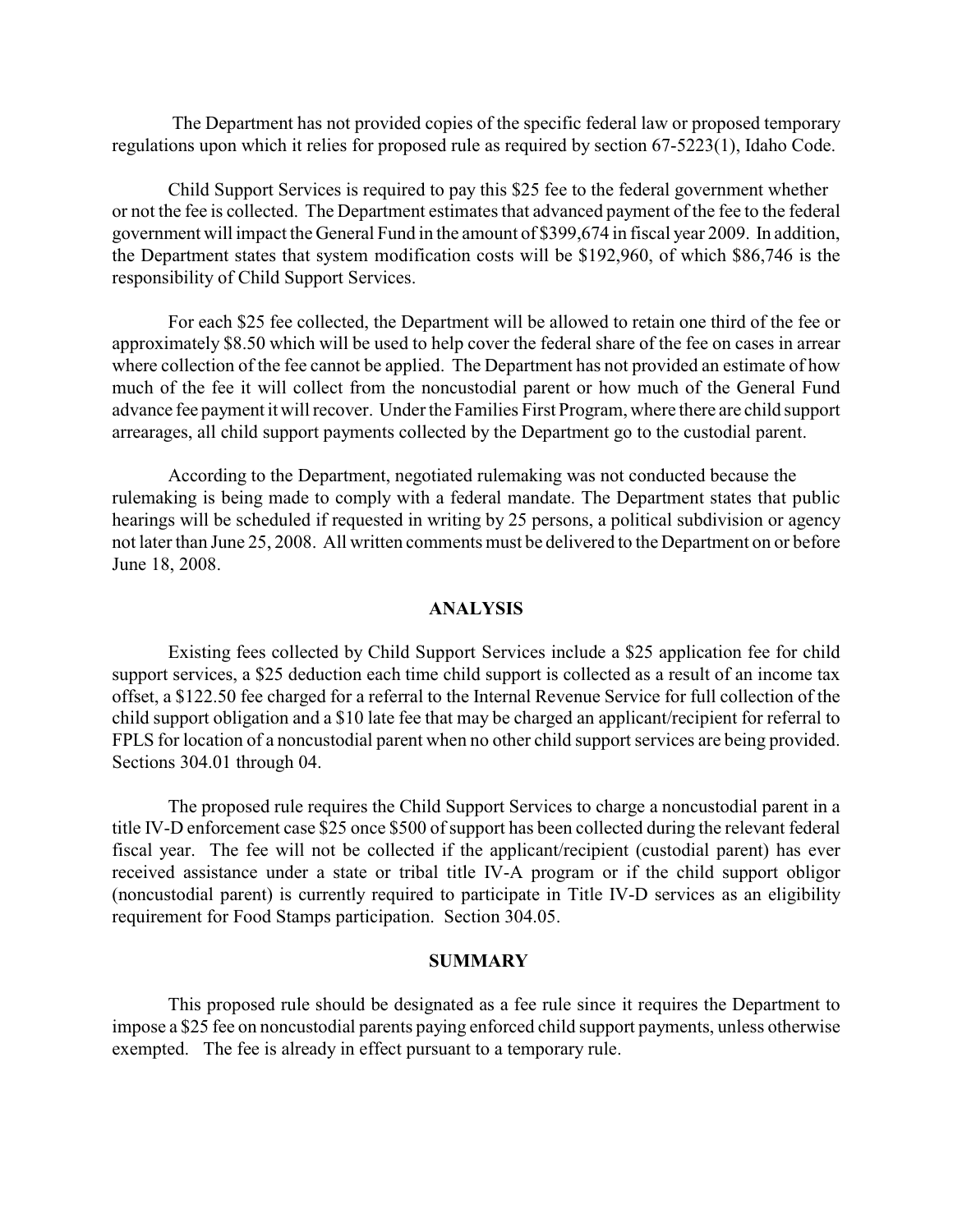The Federal Register, Vol. 72, No. 15 (January 24, 2007), pp. 3093 - 3102, provides an explanation of this \$25 fee. The \$25 annual fee is required under the Deficit Reduction Act of 2005, Pub. L. 109-171. The statutory effective date of that Act was October 1, 2006. The January 24th Federal Register published proposed rules to implement this fee requirement which have not, as yet, become final.

The \$25 fee will apply to any case that is a new or existing title IV-D case where \$500 in support payments have been distributed to a family within the federal fiscal year (October 1 through September 30). No fee will be imposed if an individual has received assistance under a state or Tribal title IV-A cash assistance program or some other type of TANF assistance. Title IV-D cases are those which involve child support enforcement services. If the Department simply collects and remits the child support payment (non title IV-D cases, totaling approximately 16,000 to 17,000 cases), no \$25 fee will be imposed. In October of 2007, the Department estimated that approximately 38,000 out of 50,000 child support cases meet the federal criteria for imposing the \$25 fee.

The proposed federal regulations offer states four options in collecting the \$25 fee: (1) Retain the fee from support collected; (2) Collect the fee from the individual applying for the title IV-D services (the custodial parent); (3) Recover the fee from the noncustodial parent; or (4) Pay the fee from the state General Fund. Retaining the fee from the support collected is viewed as the least administratively burdensome method. Recovering the fee from the noncustodial parent is problematic since there is no direct way to get the noncustodial parent to pay and the state would have to collect any uncollected sums from the custodial parent or from the collected support payment or pay the balance out of the General Fund. Any fee collected from the custodial parent, the noncustodial parent or support payment is deemed to be program income. The state is allowed to retain 1/3 of program income to cover administrative expenses. If payment to the federal government is made from the General Fund, the amount required to be remitted would be two-thirds of \$25 or \$16.50 for each qualifying case.

The Department's fee rule change appears to be authorized under section 56-203A, Idaho Code.

cc: Sherri Kovach & Kandance Yearsley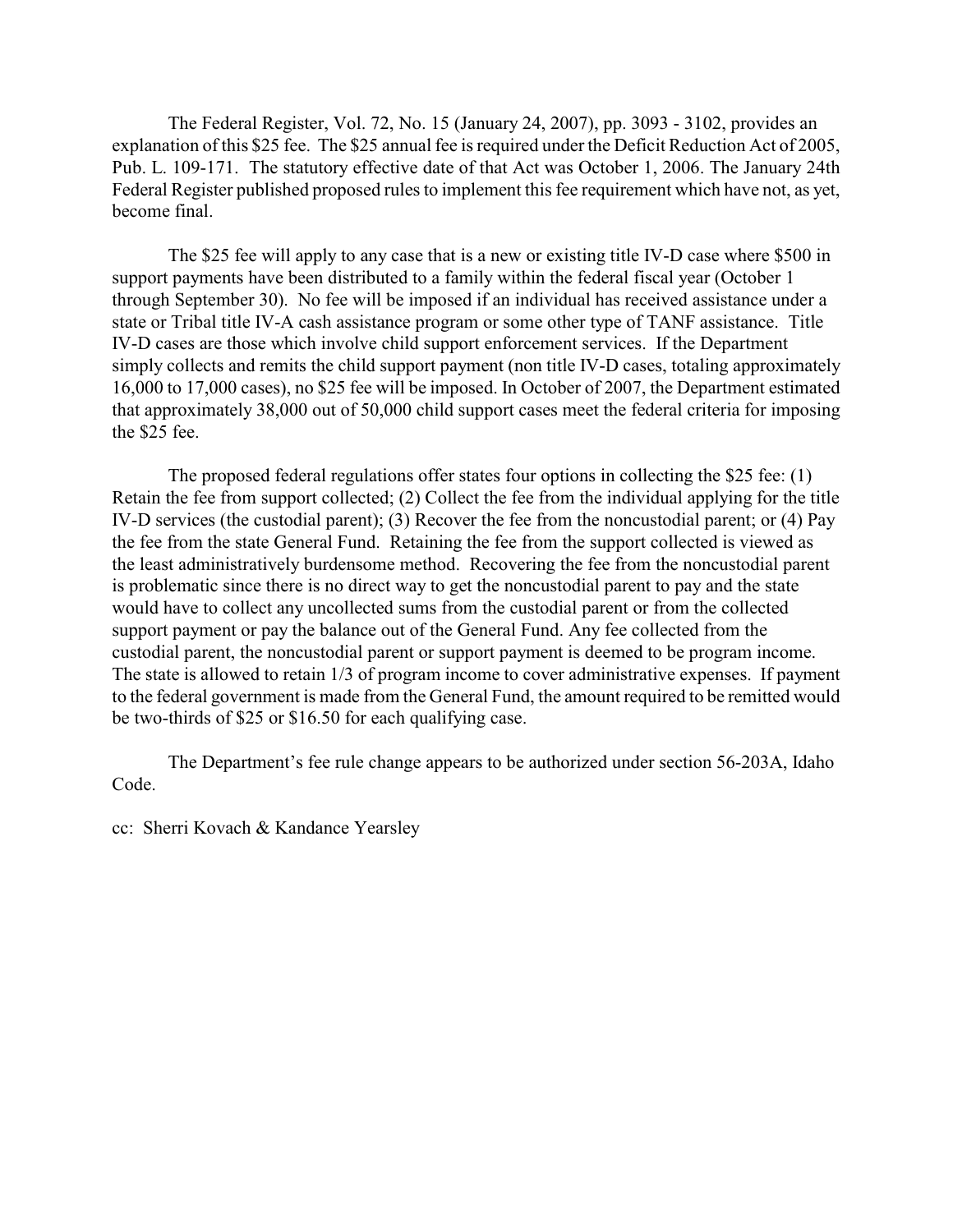# **IDAPA 16 - DEPARTMENT OF HEALTH AND WELFARE**

# **16.03.03 - RULES GOVERNING CHILD SUPPORT SERVICES**

## **DOCKET NO. 16-0303-0801**

## **NOTICE OF RULEMAKING - PROPOSED RULE**

**AUTHORITY:** In compliance with Section 67-5221(1), Idaho Code, notice is hereby given that this agency has initiated proposed rulemaking procedures. The action is authorized pursuant to Sections 32-1214G and 56-203A, Idaho Code, and mandated by the Federal Deficit Reduction Act (DRA) of 2005.

**PUBLIC HEARING SCHEDULE:** Public hearing(s) concerning this rulemaking will be scheduled if requested in writing by twenty-five (25) persons, a political subdivision, or an agency, not later than June 25, 2008.

The hearing site(s) will be accessible to persons with disabilities. Requests for accommodation must be made not later than five (5) days prior to the hearing, to the agency address below.

**DESCRIPTIVE SUMMARY:** The following is a nontechnical explanation of the substance and purpose of the proposed rulemaking:

This rule implements a federal mandate from the Deficit Reduction Act (DRA) of 2005. Each state is required to set up a process to collect a \$25 annual fee for each enforced child support case that has never participated in a cash assistance program. Collection of this annual fee is to take place once \$500 in support payments has been collected on each case, each year. For every \$25 collected, the federal government receives \$16.50 and states receive \$8.50. Idaho is planning to use the \$8.50 collections to help cover the federal share of the fee on cases in arrears where collection of the fee cannot be applied. Idaho must implement this program or face loss of federal TANF funds.

In February 2008, the Department of Health and Welfare adopted this rule as a temporary rule with an effective date of December 6, 2007. The temporary rule was published in the Idaho Administrative Bulletin, Volume 08-02, February 6, 2008, pages 21 through 22.

**FEE SUMMARY:** The following is a specific description of the fee or charge imposed or increased:

This rulemaking imposes a new \$25.00 dollar annual fee upon the non-custodial parent paying "enforced" child support payments. The Federal Budget Deficit Reduction Act of 2005 mandates that this fee be imposed in each child support case in which an individual has never received assistance under a program funded by the Temporary Assistance for Needy Families (TANF) program (Title IV-A of the Social Security Act) and where the state has collected more than \$500 in child support during the Federal Fiscal Year (FFY). Despite the fact that the federal law requiring this fee was passed during the 2005 Federal Legislative Session, the proposed federal regulation governing the application and imposition of this fee was not published until January 24, 2007.

**FISCAL IMPACT:** The following is a specific description, if applicable, of any fiscal impact on the state general fund greater than ten thousand dollars (\$10,000) during the fiscal year.

The projected fiscal impact for SFY 2009 is \$399,674 general fund dollars, which will be required in order to advance the payment of the federal share of the fee on cases which qualify for the fee, but on which collections cannot be applied to the fee due to existing case arrearages and inability to collect. (Not included in this fiscal impact statement is the total cost to the Department for system modification of \$192,960. Of this total, \$86,746 is the Child Support Program's responsibility.)

**NEGOTIATED RULEMAKING:** Pursuant to IDAPA 04.11.01.811, negotiated rulemaking was not conducted because a federal mandate required this rule change*.*

**ASSISTANCE ON TECHNICAL QUESTIONS, SUBMISSION OF WRITTEN COMMENTS:** For assistance on technical questions concerning the proposed rule, contact Kandace Yearsley at (208) 334-0620.